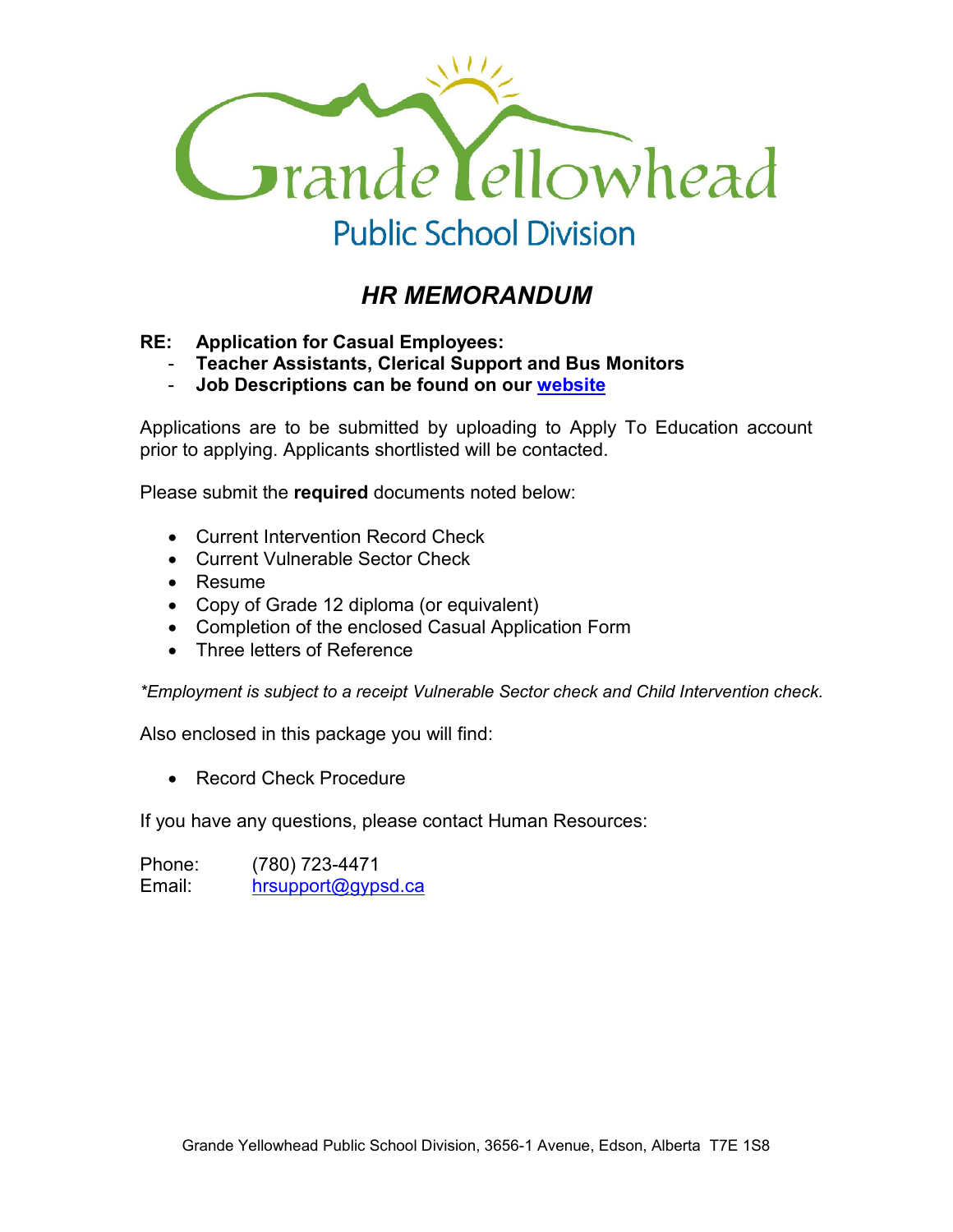

## **CASUAL EMPLOYMENT APPLICATION FORM**

| Date:    |                                                                                                                                |                                                                                                            |
|----------|--------------------------------------------------------------------------------------------------------------------------------|------------------------------------------------------------------------------------------------------------|
| Name:    |                                                                                                                                |                                                                                                            |
| Address: |                                                                                                                                |                                                                                                            |
| Phone #: | <u> 1989 - Johann Barbara, martin a</u>                                                                                        |                                                                                                            |
|          | (check the box to the left of the school(s) you wish your name to be forwarded to)                                             | 1. Please choose the respective schools/locations where you are interested in substituting.                |
|          | <b>Jasper Zone</b>                                                                                                             |                                                                                                            |
|          | Jasper Elementary (JK-6)<br>The Learning Connection $-$ Jasper (1-12)                                                          | Jasper Jr/Sr High School (7-12)                                                                            |
|          | <b>Grande Cache Zone</b>                                                                                                       |                                                                                                            |
|          | Sheldon Coates Elementary (JK-3)<br>SonRise Christian Program at GCCHS (JK-6)<br>The Learning Connection - Grande Cache (1-12) | Summitview (4-8)<br>Grande Cache Community High (9-12)                                                     |
|          | <b>Hinton Zone</b>                                                                                                             |                                                                                                            |
|          | Crescent Valley (JK-7)<br>Harry Collinge High (FRIM) (8-12)                                                                    | École Mountain View (FRIM) (JK-7)<br>The Learning Connection-Hinton (1-12)                                 |
|          | <b>Edson Zone</b>                                                                                                              |                                                                                                            |
|          | Mary Bergeron Elementary (JK-5)<br>Fulham (JK-6)<br>Parkland Composite High (FRIM) (9-12)                                      | École Westhaven (FRIM) (JK-5)<br>École Pine Grove (FRIM) (6-8)<br>The Learning Connection $-$ Edson (1-12) |
|          | <b>Lobstick Zone</b>                                                                                                           |                                                                                                            |
|          | Niton Central (JK-9)<br>Wildwood (JK-6)<br>The Learning Connection $-$ Evansburg (1-12)                                        | Evansview (JK-6)<br>Grand Trunk High (7-12)                                                                |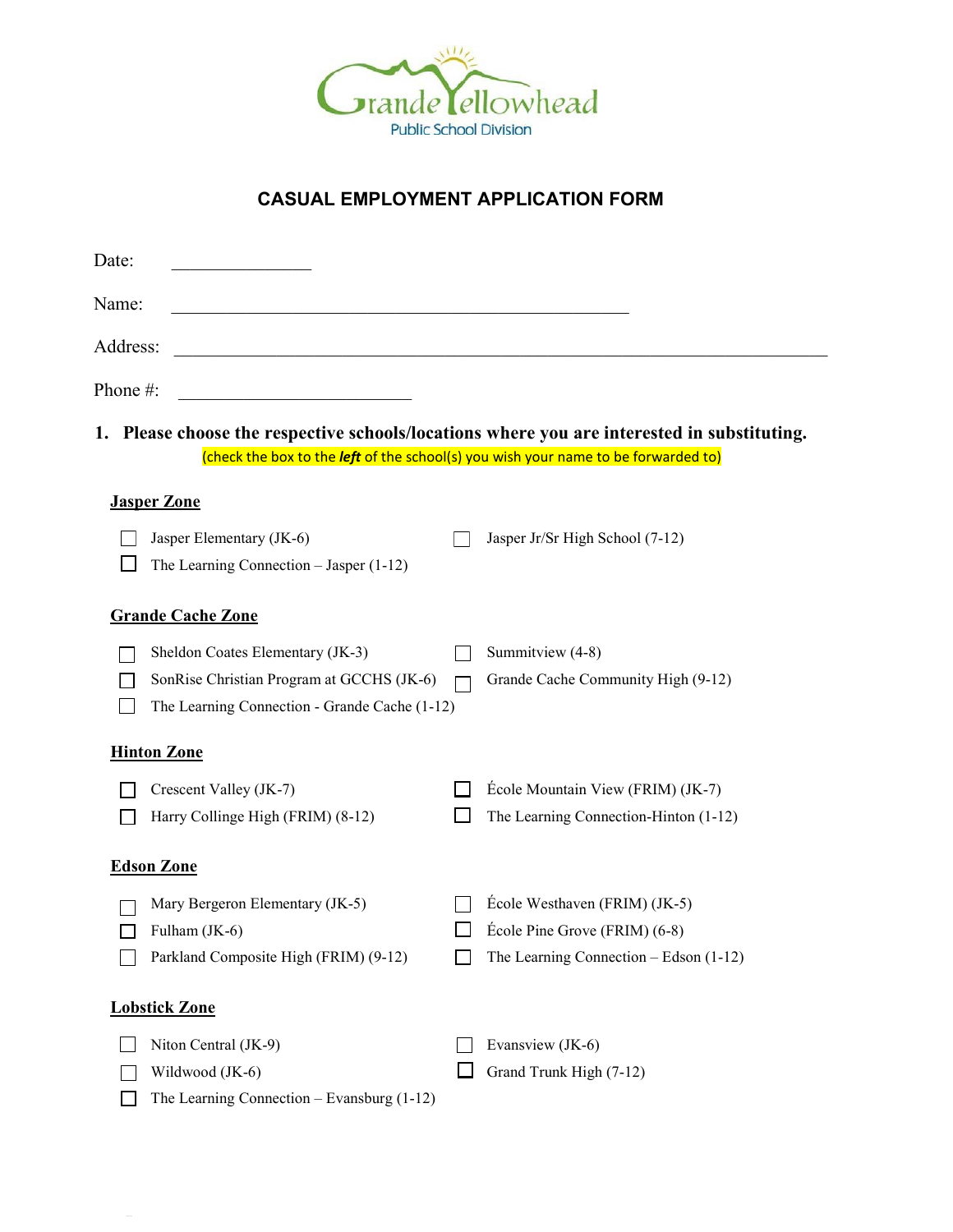**2. Are you Bilingual?** If yes, please state language and if you are fluent in oral and/or written processes.

- **3. Please indicate which positions you are available for by checking the appropriate boxes:**
	- **Casual Teachers Assistant**: These persons will replace support staff in the schools as a teacher assistant. The person will work under the direct supervision of the classroom teacher.
	- **Casual Clerical Support**: These persons will replace secretaries, office, or library assistants in the schools, Education Services Centre and/or Learning Services Centre.
	- **Casual Bus Monitor**: These persons will replace the bus monitors who ride the busses, providing inclusive supports for those students in need. Ride-along training is provided. Safety boots are a requirement of this position, not provided by the Division.

#### **4. Professional Development**

List seminars, workshops, online courses or other professional development attended or completed within the past three years.

Please complete the above and sign acknowledging your consent to allow us to circulate your information to the Principals and Teachers who may require your services.

Dated this day of  $\qquad \qquad , 20$  . Signature:

*This information is collected under the authority of the Freedom of Information and Protection of Privacy Act, s.32(a)(c), s.36, 33(1)(j) and in accordance with the Policies and Regulations of Grande Yellowhead School Division.*